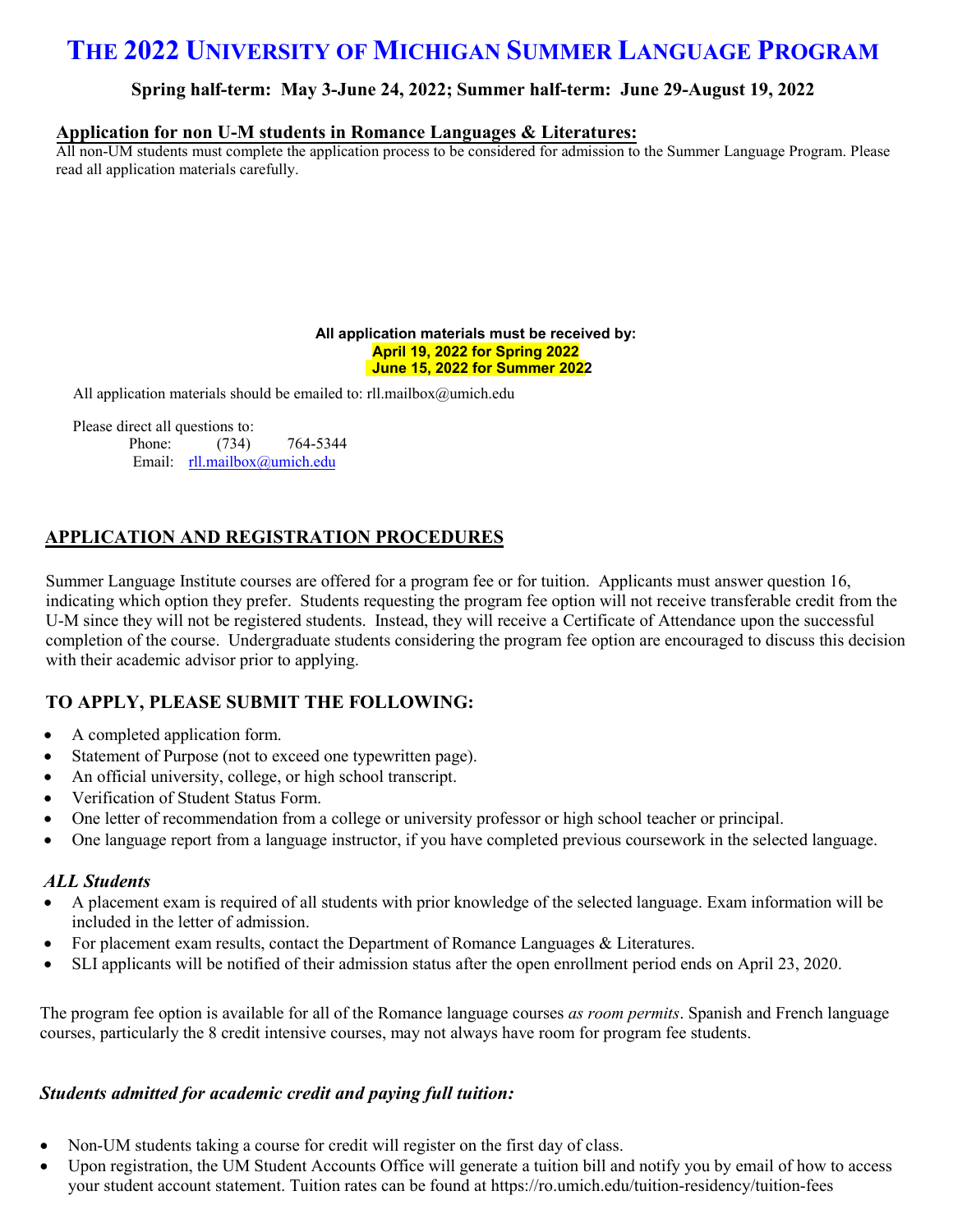## **THE 2021 UNIVERSITY OF MICHIGAN SUMMER LANGUAGE PROGRAM**

*Students admitted for the Program Fee (not-for-credit) Option:*

- Payment must be made by credit card. This is the only form of payment we can accept under the current circumstances. Details about how to make your credit card payment will be included in your acceptance communication.
- Program Fees are not paid through Student Accounts or UM-Sponsors.
- Please note it is the responsibility of the student to ensure that payment is made.
- If a third party will be covering the cost of the program fee it is the responsibility of the student
- to ensure that payments are made in a timely manner. All other questions should be directed to the language department.
- •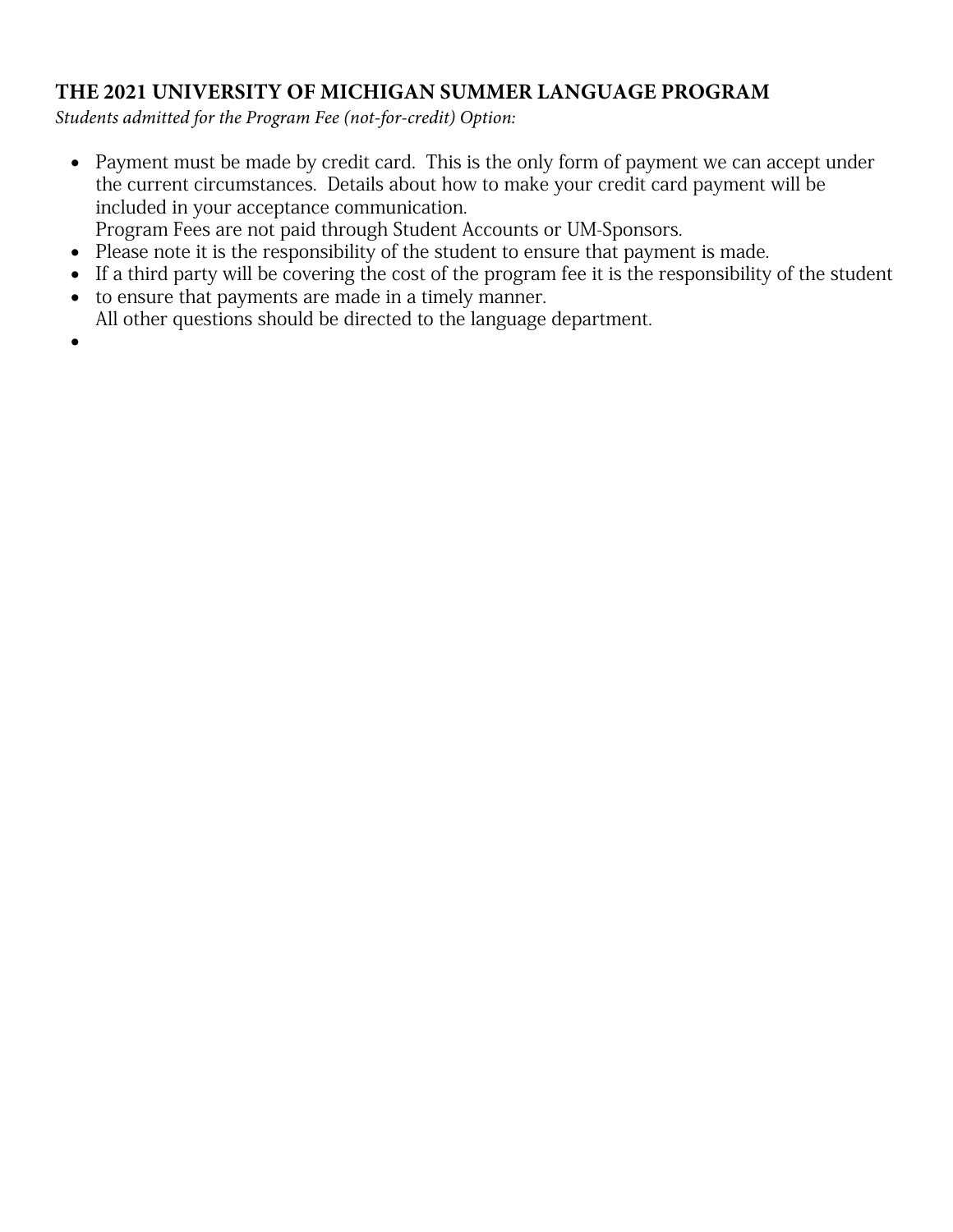## **THE 2022 UNIVERSITY OF MICHIGAN SUMMER LANGUAGE PROGRAM**

## **Application for non- U-M (non-degree program) students in Romance Languages & Literatures**

**PART I: To be completed by applicant. Please write legibly.** 

|        | 1. Name                            |                                                                                                                                                                                                                 |                    | 2.    |     | UM I.D. $\#$ (if known)                                                                                                                                                                                                                                                 |
|--------|------------------------------------|-----------------------------------------------------------------------------------------------------------------------------------------------------------------------------------------------------------------|--------------------|-------|-----|-------------------------------------------------------------------------------------------------------------------------------------------------------------------------------------------------------------------------------------------------------------------------|
|        | (Last)                             | (First)                                                                                                                                                                                                         | (Middle)           |       |     |                                                                                                                                                                                                                                                                         |
|        |                                    | 3. Session for which you are applying: Spring $(5/3-6/24)$                                                                                                                                                      | Summer (6/29-8/19) |       |     |                                                                                                                                                                                                                                                                         |
|        |                                    |                                                                                                                                                                                                                 |                    |       |     | Course Number:                                                                                                                                                                                                                                                          |
|        |                                    | Course Name:                                                                                                                                                                                                    |                    |       |     | Course Number:                                                                                                                                                                                                                                                          |
| 4.     |                                    |                                                                                                                                                                                                                 |                    |       |     | Sex F M 5. Birth Date 6. Citizenship (if not US citizen, answer 6a and b.)                                                                                                                                                                                              |
|        | <b>6a</b> (Visa Type)              |                                                                                                                                                                                                                 |                    |       |     | 6b. What is your native language?                                                                                                                                                                                                                                       |
|        |                                    |                                                                                                                                                                                                                 |                    |       |     | MELAB (Michigan English Language Assessment Battery), the TOEFL (Test of English as a Foreign Language, or the International English Language                                                                                                                           |
|        |                                    | Testing System test (IELTS; www.ielts.org). Indicate which you plan to take or have taken:                                                                                                                      |                    |       |     |                                                                                                                                                                                                                                                                         |
|        |                                    |                                                                                                                                                                                                                 |                    |       |     |                                                                                                                                                                                                                                                                         |
| $\Box$ |                                    | IELTS on (give date) If known, list total score:                                                                                                                                                                |                    |       |     |                                                                                                                                                                                                                                                                         |
|        |                                    |                                                                                                                                                                                                                 |                    |       |     |                                                                                                                                                                                                                                                                         |
|        |                                    | purposes. It is not used in the admissions process and will have no bearing on your admissions status.                                                                                                          |                    |       |     | 7. Race/Ethnicity (Optional) This information is being collected for purposes of state and federal reporting requirements, as well as for statistical                                                                                                                   |
|        |                                    |                                                                                                                                                                                                                 |                    |       |     | (a) Please mark the one race or ethnicity which you think applies to you best: <u>11</u> African American/Black 15 Asian or Pacific Islander                                                                                                                            |
|        |                                    |                                                                                                                                                                                                                 |                    |       |     | American Indian or Alaskan Native   Hispanic/Latino   White   Race Not Included Above, please specify<br>(b) Are you multi-racial or multi-ethnic (parents are of two or more of the above groups)? If yes, please specify                                              |
|        |                                    |                                                                                                                                                                                                                 |                    |       |     |                                                                                                                                                                                                                                                                         |
| 8.     |                                    | No.<br>Street                                                                                                                                                                                                   | City               | State | Zip |                                                                                                                                                                                                                                                                         |
|        |                                    |                                                                                                                                                                                                                 |                    |       |     |                                                                                                                                                                                                                                                                         |
| 9.     | Current Mailing Address (required) |                                                                                                                                                                                                                 |                    |       |     | (Good until )                                                                                                                                                                                                                                                           |
|        |                                    | No.<br>Street                                                                                                                                                                                                   | City               | State | Zip |                                                                                                                                                                                                                                                                         |
|        |                                    |                                                                                                                                                                                                                 |                    |       |     |                                                                                                                                                                                                                                                                         |
|        |                                    |                                                                                                                                                                                                                 |                    |       |     |                                                                                                                                                                                                                                                                         |
|        | 10. Residency                      |                                                                                                                                                                                                                 |                    |       |     |                                                                                                                                                                                                                                                                         |
|        |                                    | State and/or country of residence:                                                                                                                                                                              |                    |       |     |                                                                                                                                                                                                                                                                         |
|        |                                    |                                                                                                                                                                                                                 |                    |       |     |                                                                                                                                                                                                                                                                         |
|        |                                    | I consider myself a resident of the State of Michigan: Ves No<br>If yes, please complete the following:                                                                                                         |                    |       |     |                                                                                                                                                                                                                                                                         |
|        |                                    |                                                                                                                                                                                                                 |                    |       |     |                                                                                                                                                                                                                                                                         |
|        |                                    |                                                                                                                                                                                                                 |                    |       |     |                                                                                                                                                                                                                                                                         |
|        |                                    |                                                                                                                                                                                                                 |                    |       |     |                                                                                                                                                                                                                                                                         |
|        | Please check all that apply:       | I currently live outside the state of Michigan for any reason.                                                                                                                                                  |                    |       |     |                                                                                                                                                                                                                                                                         |
|        |                                    | □ I have attended college outside the state of Michigan.                                                                                                                                                        |                    |       |     |                                                                                                                                                                                                                                                                         |
|        |                                    | $\overline{\Box}$ I have been employed or have lived outside the state of Michigan in the last three years.                                                                                                     |                    |       |     |                                                                                                                                                                                                                                                                         |
|        |                                    |                                                                                                                                                                                                                 |                    |       |     | I am not a U.S. citizen or Permanent Resident Alien. (If I am a Permanent Resident Alien, I have a Permanent Resident Alien card).                                                                                                                                      |
|        |                                    |                                                                                                                                                                                                                 |                    |       |     | My spouse, partner, or parent is in Michigan as a nonresident student, medical resident, fellow, or for military assignment or other                                                                                                                                    |
|        | temporary employment.              |                                                                                                                                                                                                                 |                    |       |     |                                                                                                                                                                                                                                                                         |
|        |                                    | I am younger than 25 years of age, and one or both of my parents lives outside the State of Michigan.<br>I am younger than 25 years of age and have graduated from a high school outside the State of Michigan. |                    |       |     |                                                                                                                                                                                                                                                                         |
|        |                                    |                                                                                                                                                                                                                 |                    |       |     | I have attended or graduated from high school outside the State of Michigan, and I have been involved in educational pursuits for                                                                                                                                       |
|        |                                    | the majority of time since high school graduation.                                                                                                                                                              |                    |       |     |                                                                                                                                                                                                                                                                         |
|        |                                    | □ I previously attended any U-M campus as a non-resident.                                                                                                                                                       |                    |       |     |                                                                                                                                                                                                                                                                         |
|        |                                    | Even if Michigan is your home, you may not be a resident for tuition purposes.                                                                                                                                  |                    |       |     |                                                                                                                                                                                                                                                                         |
|        |                                    |                                                                                                                                                                                                                 |                    |       |     | If you checked any of the above statements, you must file an Application for Resident Classification and be approved in order to qualify                                                                                                                                |
|        | for in-state tuition rates.        |                                                                                                                                                                                                                 |                    |       |     |                                                                                                                                                                                                                                                                         |
|        |                                    |                                                                                                                                                                                                                 |                    |       |     |                                                                                                                                                                                                                                                                         |
|        |                                    |                                                                                                                                                                                                                 |                    |       |     | There may also be other circumstances under which you would be required to file. For residency applications and assistance, call the<br>Residency Office at 734.764.1400. The filing deadline for residency applications for Spring, Spring/Summer, and Summer terms is |
|        |                                    | July 31. For residency guidelines, see www.umich.edu/~regoff/resreg.html.                                                                                                                                       |                    |       |     |                                                                                                                                                                                                                                                                         |
|        |                                    |                                                                                                                                                                                                                 |                    |       |     |                                                                                                                                                                                                                                                                         |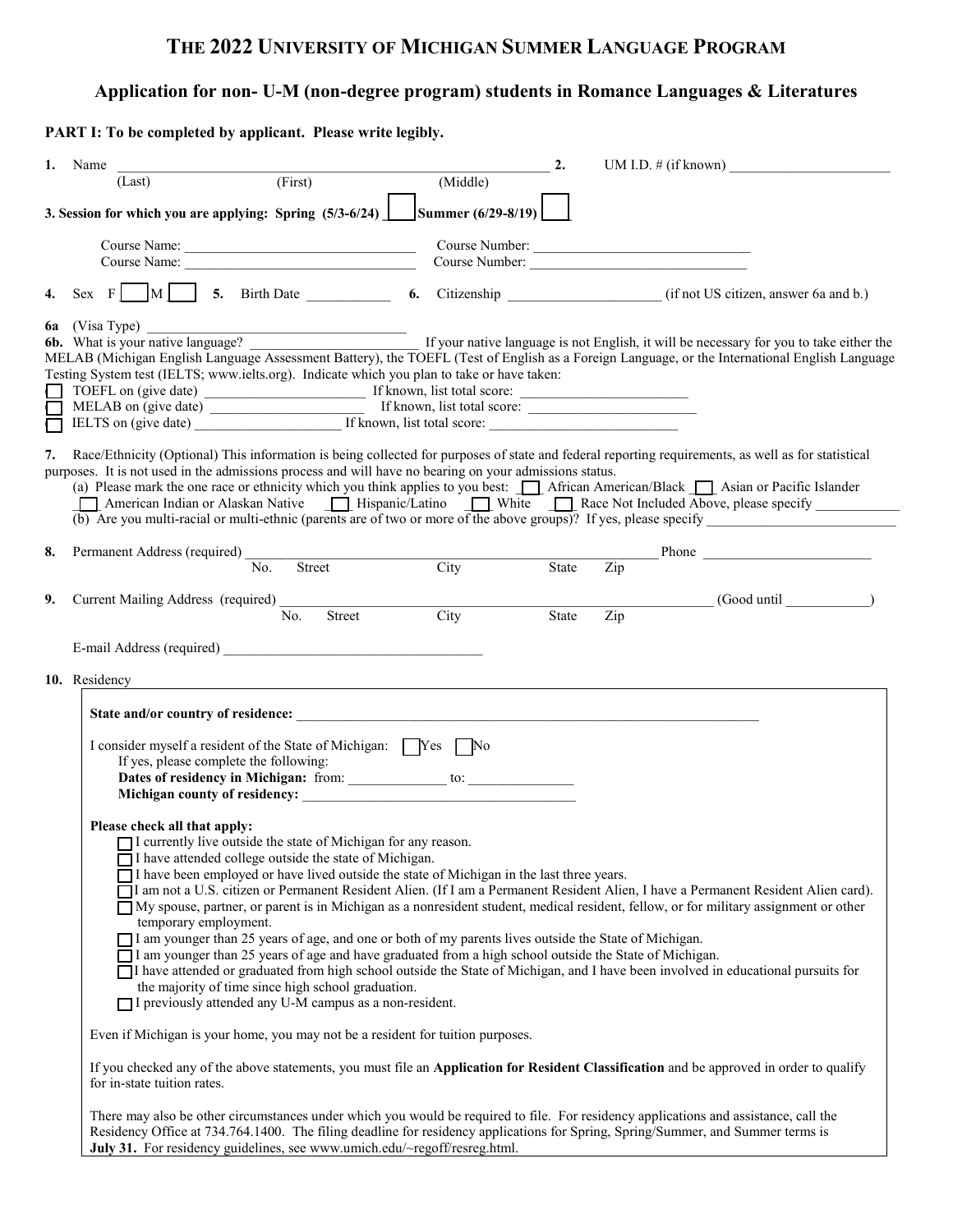## **THE 2022 UNIVERSITY OF MICHIGAN SUMMER LANGUAGE PROGRAM**

| 11. Have you previously applied for admission to U-M? $\Box$ Yes $\Box$ No<br>If you previously applied please answer the following questions.<br>Have you been expelled, suspended, or placed on probation for reason of academic dishonesty since your original application to the University of<br>Michigan? $\Box$ Yes $\Box$ No                                                                                                                                                                                                                                                                               |                     |       |  |  |  |
|--------------------------------------------------------------------------------------------------------------------------------------------------------------------------------------------------------------------------------------------------------------------------------------------------------------------------------------------------------------------------------------------------------------------------------------------------------------------------------------------------------------------------------------------------------------------------------------------------------------------|---------------------|-------|--|--|--|
| Have you been convicted of a criminal offense since your original application to the University of Michigan or are such charges pending against you<br>at this time? $\sqrt{\text{Yes}} \sqrt{\text{No}}$                                                                                                                                                                                                                                                                                                                                                                                                          |                     |       |  |  |  |
| If you answered yes to either of these questions, you must submit a statement of explanation on a separate sheet of paper.                                                                                                                                                                                                                                                                                                                                                                                                                                                                                         |                     |       |  |  |  |
| 12. Have you previously attended classes at U-M? Thes No Did you graduate? Thes No                                                                                                                                                                                                                                                                                                                                                                                                                                                                                                                                 |                     |       |  |  |  |
| If yes, in what school/college were you enrolled?                                                                                                                                                                                                                                                                                                                                                                                                                                                                                                                                                                  |                     |       |  |  |  |
| 13. What college or high school are you presently attending? $\frac{1}{\text{Name}}$                                                                                                                                                                                                                                                                                                                                                                                                                                                                                                                               |                     |       |  |  |  |
|                                                                                                                                                                                                                                                                                                                                                                                                                                                                                                                                                                                                                    | City                | State |  |  |  |
|                                                                                                                                                                                                                                                                                                                                                                                                                                                                                                                                                                                                                    |                     |       |  |  |  |
| Did you graduate? TYes No                                                                                                                                                                                                                                                                                                                                                                                                                                                                                                                                                                                          |                     |       |  |  |  |
| 15. Last high school attended:                                                                                                                                                                                                                                                                                                                                                                                                                                                                                                                                                                                     | Date of graduation: |       |  |  |  |
| 16. Check one:<br>a. I wish to take this course for credit (If a. you will be required to register on the first day of class.) OR<br>b. I wish to take this course as a non-credit Program Fee student. (You will receive a Certificate of Attendance rather than a transcript after the<br>successful completion of the course.)                                                                                                                                                                                                                                                                                  |                     |       |  |  |  |
| First time applicants please answer the questions below.                                                                                                                                                                                                                                                                                                                                                                                                                                                                                                                                                           |                     |       |  |  |  |
| 17. Have you ever been found responsible for a disciplinary violation at any educational institution you have attended from the 9th grade (or the<br>international equivalent) forward, whether related to academic misconduct or behavioral misconduct that resulted in a disciplinary action? These<br>actions could include, but are not limited to: probation, suspension, removal, dismissal, or expulsion from the institution. $\Box$ Yes $\Box$ No                                                                                                                                                         |                     |       |  |  |  |
| <b>18.</b> Have you ever been adjudicated guilty or convicted of a misdemeanor or felony? $\Box$ Yes $\Box$ No<br>(Note that you are not required to answer "yes" to this question, or provide an explanation, if the criminal adjudication or conviction has been<br>expunged, sealed, annulled, pardoned, destroyed, erased, impounded, or otherwise required by law or ordered by a court to be kept confidential.)                                                                                                                                                                                             |                     |       |  |  |  |
| 19. Is any felony charge, or allegation of academic or disciplinary misconduct at any secondary school, college or university, currently pending against<br>you? □ Yes □ No                                                                                                                                                                                                                                                                                                                                                                                                                                        |                     |       |  |  |  |
| Please know that any prior or pending disciplinary and/or criminal history does not automatically disqualify you for admission. Note: You have an<br>ongoing responsibility to inform the Office of Undergraduate Admissions immediately of any changes to your disciplinary and/ or criminal history<br>until you start classes. Failure to report prior or pending disciplinary and/or criminal history may result in the withdrawal of your application or<br>revocation of your admission. If you answered "yes" to any of these questions, please attach a separate sheet of paper that gives the approximate |                     |       |  |  |  |

If you answer yes to questions 17-19, please submit a statement of explanation on a separate sheet of paper.

date of each incident, explains the circumstances, and reflects on what you learned from the experience.

*I certify that the above statements are true. I agree to abide by the regulations of the University of Michigan while I am enrolled. I authorize the release of any records from my home institution that the guest institution may require.*

Student's Signature Date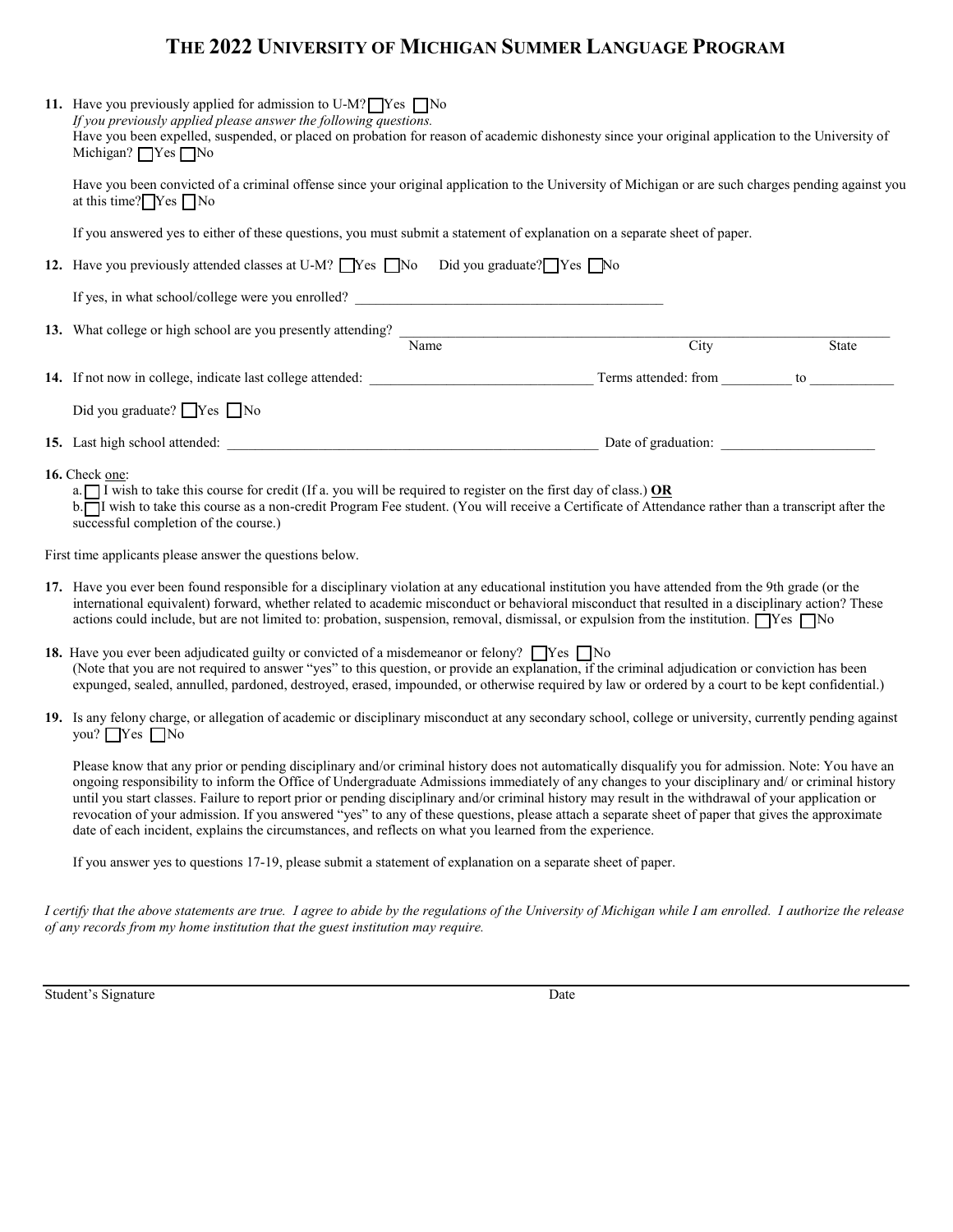### **THE 2022 UNIVERSITY OF MICHIGAN SUMMER LANGUAGE PROGRAM Verification of Student Status Form**

#### Name of Applicant:

DIRECTIONS: If you are a currently enrolled student**,** fill out Part I and bring it to your school's Registrar (or the office that processes guest applications) where Part II (for college students) **or** Part III (for graduating high school students) will be completed and signed. Send the completed application to:

All application materials should be emailed to: rll.mailbox@umich.edu

Please direct all questions to: Phone:(734)764-5344 Email: rll.mailbox@umich.edu

### *PART II. For students currently attending college. (To be completed by college officials. No applications will be accepted without the college seal.)*

|                                                                                                                                                                                                                                        | 1. Institution currently or last enrolled (home institution):                                               |                      |                                                                                         |      |  |  |  |  |
|----------------------------------------------------------------------------------------------------------------------------------------------------------------------------------------------------------------------------------------|-------------------------------------------------------------------------------------------------------------|----------------------|-----------------------------------------------------------------------------------------|------|--|--|--|--|
| 2.                                                                                                                                                                                                                                     |                                                                                                             |                      | Enrollment status:   Currently enrolled   Formerly enrolled. Last term of registration: |      |  |  |  |  |
|                                                                                                                                                                                                                                        | 3. Degree Status: Semester/Quarter<br>Number of completed hours towards degree:                             |                      |                                                                                         |      |  |  |  |  |
| 4.                                                                                                                                                                                                                                     | Standing: In Good Standing T "C" Average or Better/Current GPA<br>Eligible to Return Not Eligible to Return |                      |                                                                                         |      |  |  |  |  |
|                                                                                                                                                                                                                                        |                                                                                                             |                      | 5. I certify that the statements regarding the student identified above are true.       |      |  |  |  |  |
|                                                                                                                                                                                                                                        | Signature                                                                                                   | Title                | Institution                                                                             | Date |  |  |  |  |
| PART III. For students graduating from high school (To be completed by high school officials) Graduating high school<br>students must submit an official transcript with their application.<br>Below a 3.0 GPA in college prep classes |                                                                                                             |                      |                                                                                         |      |  |  |  |  |
|                                                                                                                                                                                                                                        |                                                                                                             |                      |                                                                                         |      |  |  |  |  |
|                                                                                                                                                                                                                                        | Signature                                                                                                   | Title                | Institution                                                                             |      |  |  |  |  |
| City                                                                                                                                                                                                                                   |                                                                                                             | Seal<br><b>State</b> |                                                                                         | Date |  |  |  |  |

ACTION: DEPT. APPROVAL: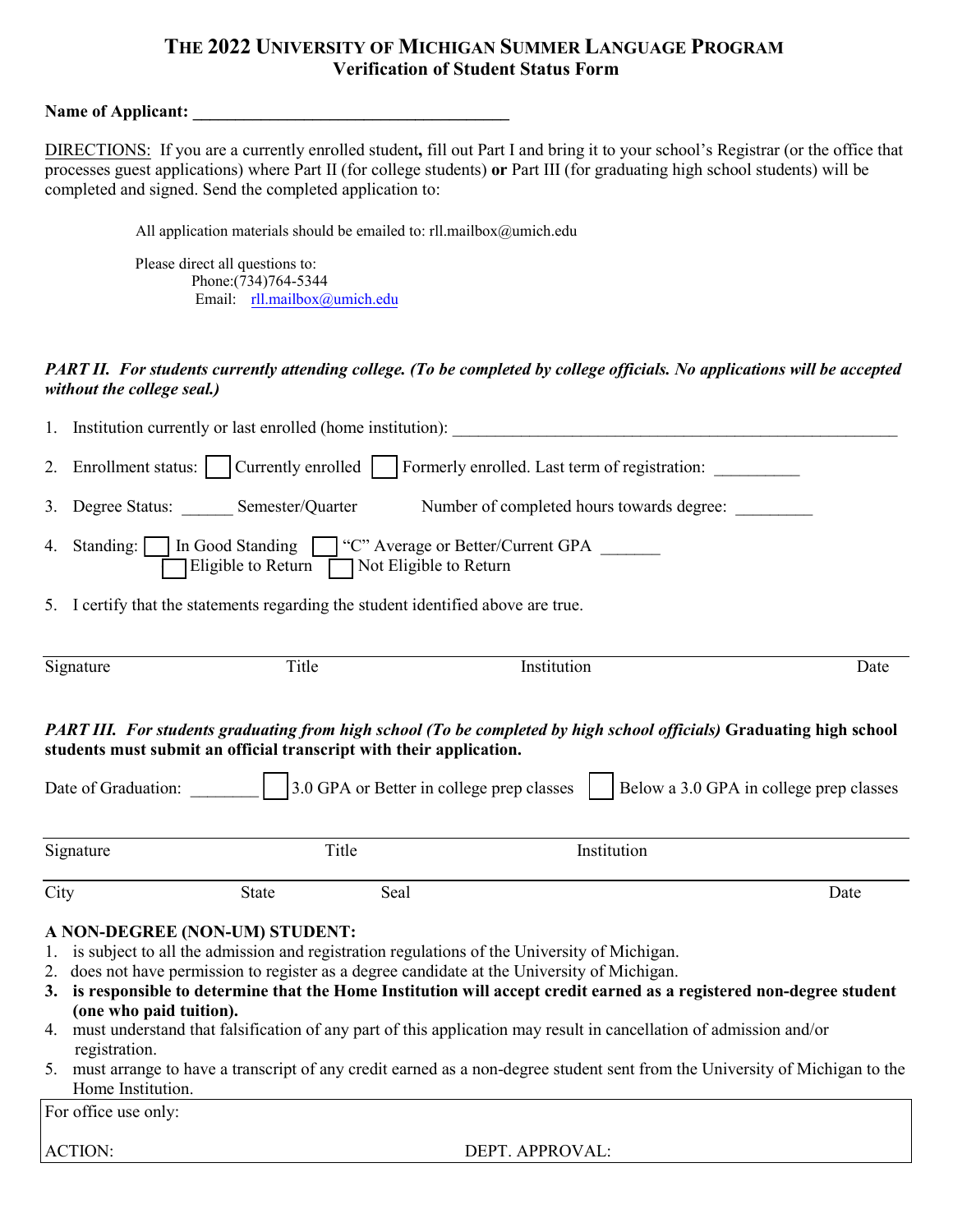### **THE 2022 UNIVERSITY OF MICHIGAN SUMMER LANGUAGE PROGRAM Language Report**

To be provided only if you have completed coursework in the selected language outside of

UM. This form must to be sent by the recommender to:

All application materials should be emailed to: rll.mailbox@umich.edu

Please direct all questions to: Phone:(734)764-5344 Email: rll.mailbox@umich.edu

#### **All application materials must be received by: April 19, 2021 for Spring 2022 June 15, 2021 for Summer 2022**

*Name of Applicant: Name of Language Teacher:*

Applicant: sign here to waive your right of access to the information below.

Title of Course(s) Applicant Plans to take:

\_\_\_\_\_\_\_\_\_\_\_\_\_\_\_\_\_\_\_\_\_\_\_\_\_\_\_\_\_\_\_\_\_\_\_\_\_\_\_\_\_\_\_\_\_\_\_\_ Position/Title: \_\_\_\_\_\_\_\_\_\_\_\_\_\_\_\_\_\_\_\_\_\_\_\_\_\_\_\_\_\_\_\_\_\_\_\_\_\_\_

Dept./Institution:

| Language courses you taught to applicant: |  |  |  |  |  |
|-------------------------------------------|--|--|--|--|--|
| Course title                              |  |  |  |  |  |
| Specific language or dialect taught       |  |  |  |  |  |
| Number of weeks in course                 |  |  |  |  |  |
| Number of contact hours per week          |  |  |  |  |  |
| <b>Textbook or teaching materials</b>     |  |  |  |  |  |

\_\_\_\_\_\_\_\_\_\_\_\_\_\_\_\_\_\_\_\_\_\_\_\_\_\_\_\_\_\_\_\_\_\_\_\_\_\_\_\_\_\_\_\_\_\_\_\_ \_\_\_\_\_\_\_\_\_\_\_\_\_\_\_\_\_\_\_\_\_\_\_\_\_\_\_\_\_\_\_\_\_\_\_\_\_\_\_\_\_\_\_\_\_\_\_\_\_\_\_

\_\_\_\_\_\_\_\_\_\_\_\_\_\_\_\_\_\_\_\_\_\_\_\_\_\_\_\_\_\_\_\_\_\_\_\_\_\_\_\_\_\_\_\_\_\_\_\_\_\_\_\_\_\_\_\_\_\_\_\_\_\_\_\_\_\_\_\_\_\_\_\_\_\_\_\_\_\_\_\_\_\_\_\_\_\_\_\_\_\_\_\_\_\_\_\_

| Applicant's Language Abilities (compared to other students of the same level)            |                                                                                          |  |  |  |  |  |  |  |
|------------------------------------------------------------------------------------------|------------------------------------------------------------------------------------------|--|--|--|--|--|--|--|
| Check the appropriate box in each category: "1" is the lowest level; "5" is the highest. |                                                                                          |  |  |  |  |  |  |  |
|                                                                                          |                                                                                          |  |  |  |  |  |  |  |
| <b>Speaking and Listening</b>                                                            | Aural Comprehension<br>Fluency of Self-expression<br>Vocabulary Control<br>Pronunciation |  |  |  |  |  |  |  |
| Reading                                                                                  | Grasp of Grammar<br>Knowledge of Vocabulary<br>Reading Speed                             |  |  |  |  |  |  |  |
| Writing                                                                                  | Vocabulary Control<br>Control of Sentence Structure                                      |  |  |  |  |  |  |  |

#### **Please feel free to supplement your comments or provide other pertinent information on the back of this sheet.**

If this evaluation is not based on courses you taught to the applicant, please indicate how your evaluation was determined (e.g., "by means of a test," "through daily contact," etc.).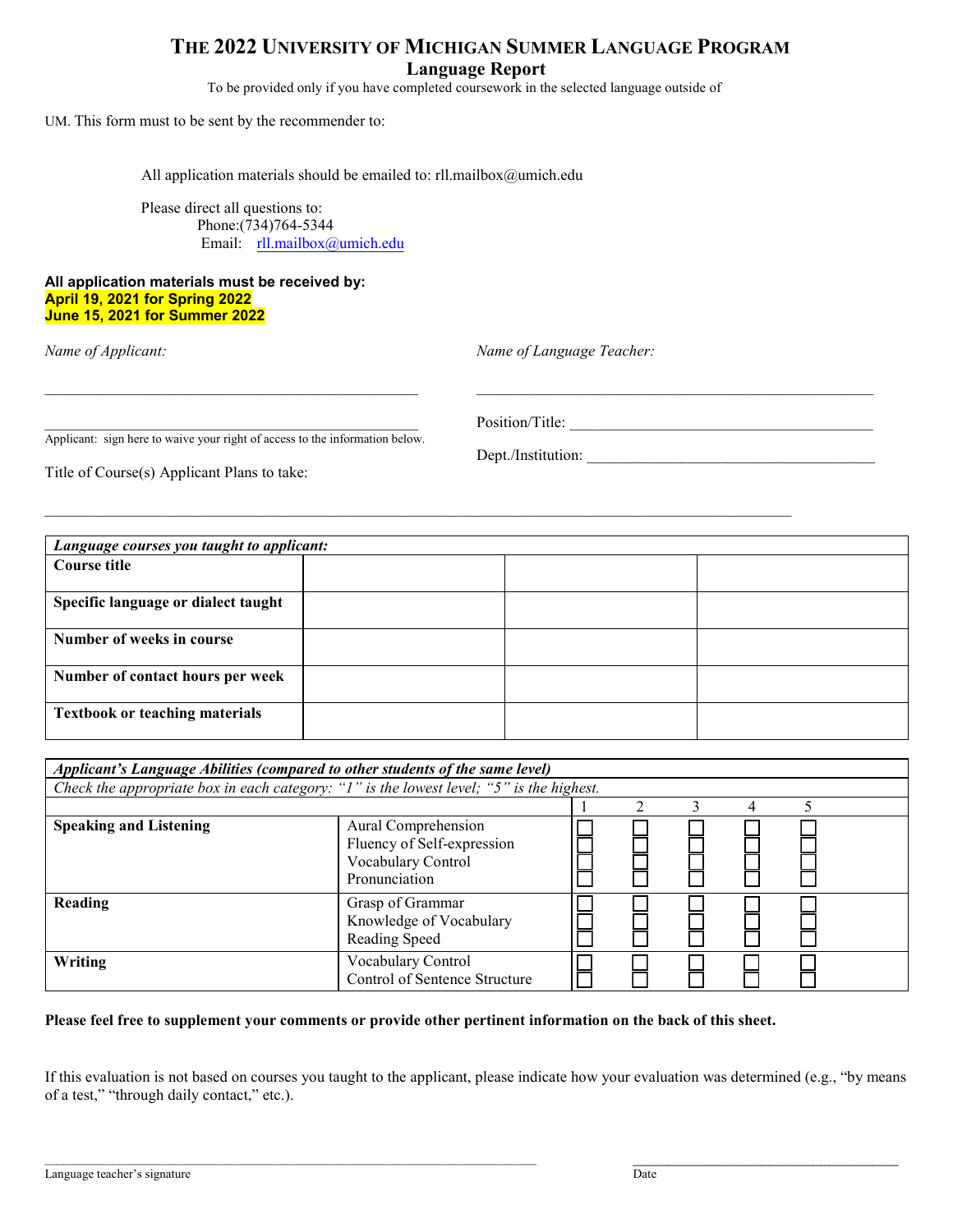### **THE 2022 UNIVERSITY OF MICHIGAN SUMMER LANGUAGE INSTITUTE Letter of Recommendation**

This form must to be sent by the recommender to:

All application materials should be emailed to: rll.mailbox@umich.edu

Please direct all questions to: Phone:(734)764-5344 Email: rll.mailbox@umich.edu

#### **All application materials must be received by: April 19, 2021 for Spring 202**2 **June 15, 2021 for Summer 202**2

| Name of Applicant:                                                                                                          | Name of Recommender:                  |
|-----------------------------------------------------------------------------------------------------------------------------|---------------------------------------|
| Applicant: sign here to waive your right of access to the information below.<br>Title of course(s) applicant plans to take: | Position/Title:<br>Dept./Institution: |

Evaluation background: If this evaluation is not based primarily on courses you taught to the applicant, please indicate how your evaluation was determined (e.g., "by means of a test," "through daily contact," etc.). If necessary, please use the back of this form to supplement your comments or for any additional information.

*Recommendation:*